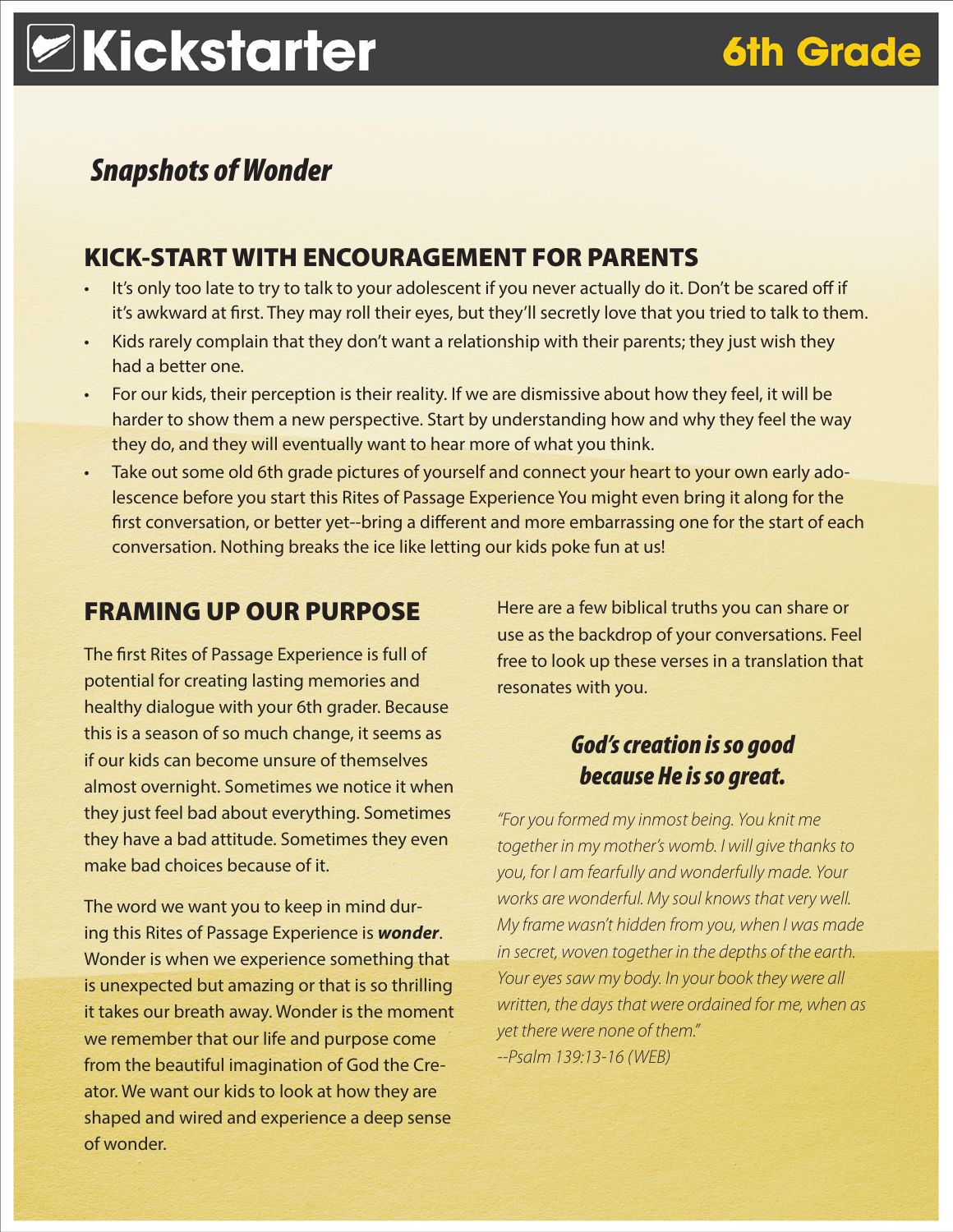**6th Grade** 

Your child was probably really good at wonder when they were young. Figuring out that 4+4=8 stunned them. Watching a huge, bright green grasshopper captivated them. Most likely, they thought every colored page they finished was a work of art and that every game of chase on the playground demonstrated their superhuman speed! Probably the most important truth you can imprint on your 6th grader's heart this year is that, just like all of God's creation, they are "fearfully and wonderfully made."

#### *When change happens, and life is hard, God is still there. And He is big enough to handle the tough stuff.*

*"Haven't you known? Haven't you heard? The everlasting God, Yahweh, the Creator of the ends of the earth, doesn't faint. He isn't weary. His understanding is unsearchable. He gives power to the weak. He increases the strength of him who has no might. Even the youths faint and get weary, and the young men utterly fall; But those who wait for Yahweh will renew their strength. They will mount up with wings like eagles. They will run, and not be weary. They will walk, and not faint." --Isaiah 40:28- 31(WEB)*

As children get older, wonder begins to slip away a little, and they don't trust it as much. And when they trust it less, they don't see themselves the same way anymore. Suddenly, it's harder to believe that they can do anything. There are a lot more questions that they can't answer, and unkind voices tell them that they aren't very good at anything. That's your cue to tangibly remind them that God has not changed and to show them God's strength when they don't feel

#### very strong. God wants to do amazing things in and through us.

*"'...but that you may know that the Son of Man has authority on earth to forgive sins' (he said to the paralyzed man), 'I tell you, arise, and take up your cot, and go to your house.' Immediately he rose up before them, and took up that which he was laying on, and departed to his house, glorifying God. Amazement took hold on all, and they glorified God. They were filled with fear, saying, 'We have seen strange things today.'" --Luke 5:24-27(WEB)*

The people with Jesus that day had probably let go of wonder. They had probably lost hope that God could show up in such a remarkable way. But here is Jesus not only loving a paralyzed man but also healing the brokenness! The people were gripped with wonder.

The beginning of adolescence is the perfect time for you to help your child hold on tightly to wonder and expect to see amazing things as God shows up through all the changes and unexpected problems. Find ways to create space for your child to see the bigness and boldness of God's creation--everything from a gorgeous sunset on the beach, to towering mountain ranges, to her own reflection in the mirror. Do what you can to help them trust that there are no mistakes or mishaps in God's artistry--only masterpieces like Himself.